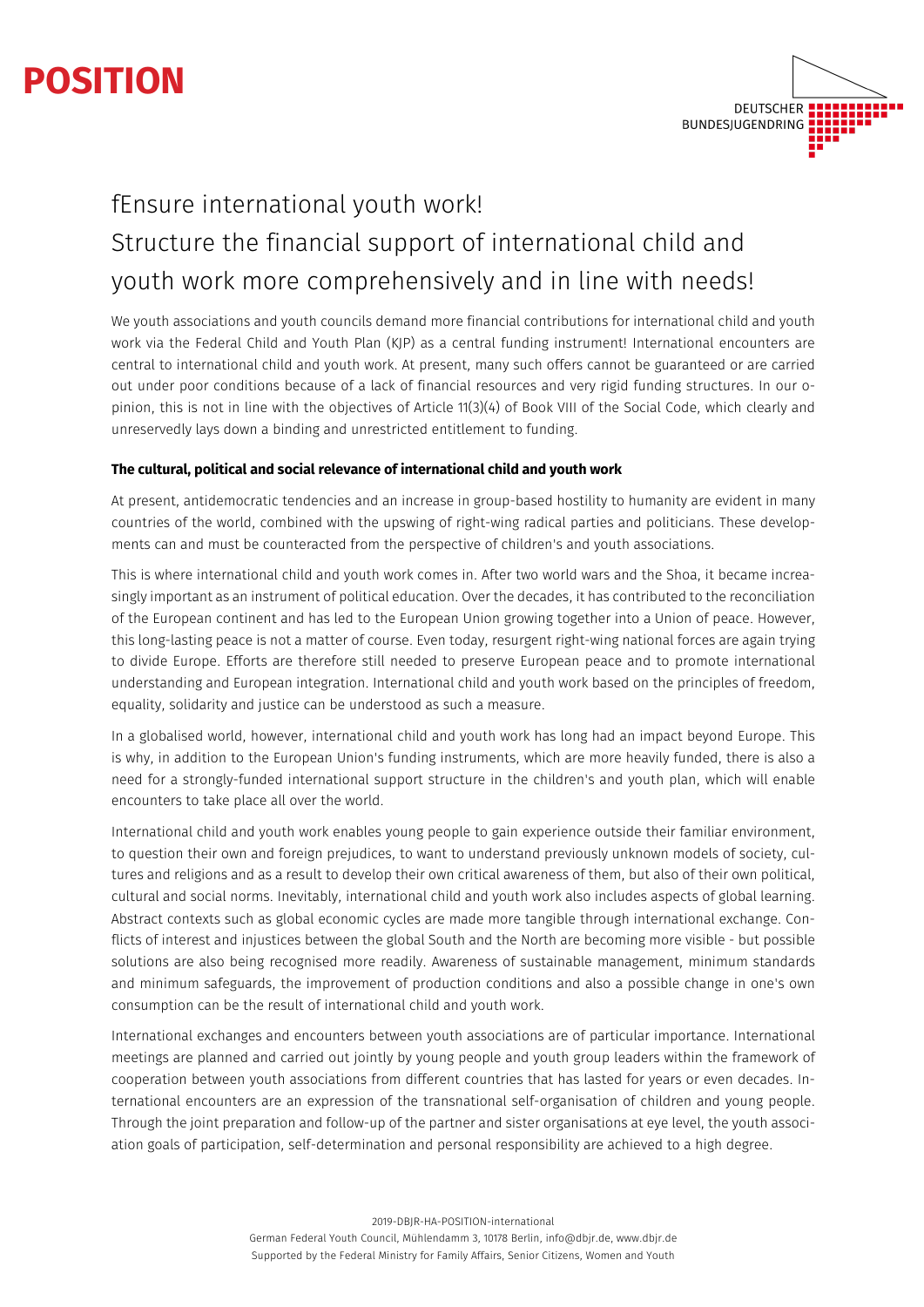

The examination of such issues as well as young people from different countries leads to a deep understanding of cultural diversity. Against the background of advancing globalization, it is becoming increasingly important to deal competently with this diversity. Encounters marked by tolerance and acceptance and a multi-perspective understanding of society are therefore indispensable for a contented and peaceful coexistence of all people.

#### **The fields of activity**

#### *Individual*

The participation in an international exchange program promotes the political commitment of young people and offers a very good opportunity to broaden one's own horizon. Even long after the measure has been completed, the children's and young people's experiences continue to have an impact and thus continue to initiate thought processes. Participation promotes social skills, makes an enormous contribution to the formation of young people's identities and creates confidence in their own abilities. It enables us to understand our own world in the context of social and historical contexts. In international youth exchange, personal, local and global actions are linked.

Through the social element of international child and youth work, the ability to work in a team is promoted as a matter of course and foreign language competence is promoted in a sheltered space, which ultimately overcomes language barriers. In international youth work, a wealth of playful and creative methods is used, which above all promote non-linguistic communication between the participants.

The engagement with "the other", exciting experiences full of fun in a socio-culturally heterogeneous group and the making of lifelong friendships; all this leads to a positive attitude towards the respective host country as well as intercultural experiences in general.

#### *Social*

The individual and social fields of action merge into one another. Social structures provide the framework for individual action and individual action in turn shapes society.

International child and youth work is characterised above all by its meeting character. Encounters of young people from different regions of the world enable the deconstruction of the "we" thinking, so that all people in their diversity are recognized and valued. In this way, young people experience and learn tolerance and the equal treatment of all with each other from the ground up as the norm.

However, the impact of international child and youth work does not end with the participants themselves. Participants become multipliers for tolerance and diversity in their own social environment through their experiences. Even if the individual effects on third parties cannot of course be a plannable aspect of international encounters, they still have an influence on society as a whole on work against exclusion, intolerance and group-related misanthropy that should not be underestimated.

#### **The challenges**

More solid financial resources for international child and youth work are urgently needed so that the socially important effects of the international work of child and youth associations can continue to be achieved. To this end, the funding rates for international youth encounters must be increased so that international youth encounters do not already fail due to increased implementation costs. Rightly rising travel costs in view of climate change pose great challenges for international child and youth work. Youth associations want to enable climate-friendly travel; however, they must also be adequately equipped for this purpose. In order to achieve this and further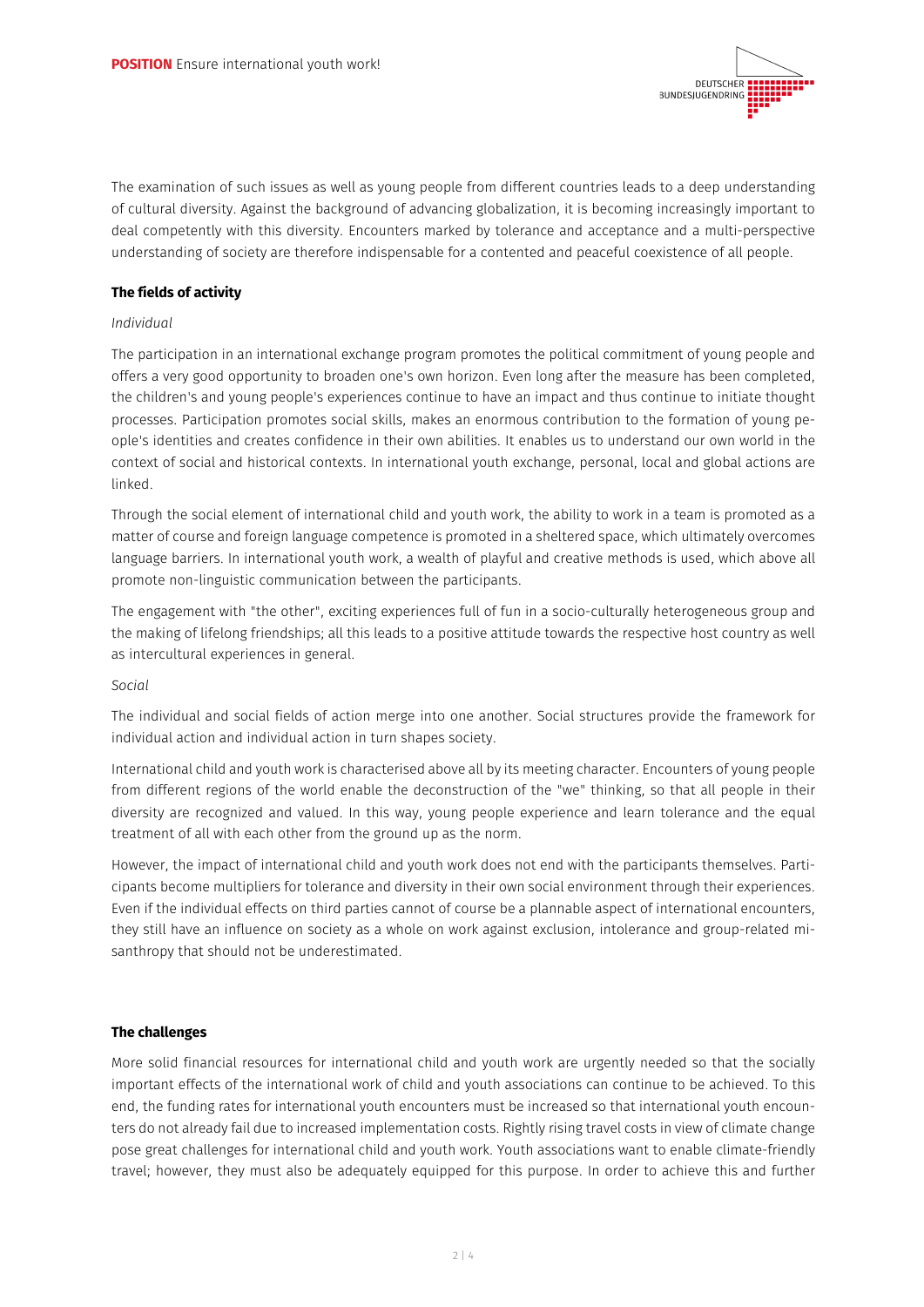

increase the quantity and quality of international child and youth work, the funding volume for international child and youth work must also generally grow.

Another acute problem of international youth association work is too rigid application deadlines. It is incomprehensible why it is possible to apply during the year in one funding pot but not in another. Especially activities for the initiation of international child and youth work at expert level are partly dependent on short-term applications. In the worst case, waiting times of 1.5 years from networking to application to approval and disbursement of subsidies do not allow work oriented to the needs of the partners involved. For volunteers in particular, the long lead time in submitting applications is a major hurdle.

Last but not least, the host principle also poses great challenges to youth associations time and again. Especially where funds are most urgently needed, such as in countries without sufficient financial support for child and youth work, international encounters are hardly possible, or only with the immense use of own funds. As a result, only the privileged societies of Europe and the world can continue to facilitate international encounters for children and young people. European or even global integration is moving into the distant future under such funding conditions.

In addition to carrying out joint activities, exchange measures also serve political education, the exchange of experience, getting to know the culture and special features of the host country or cultural area. However, the current funding regulations prevent guest groups from organising programme points with overnight stays in neighbouring European countries. Thus, the possibilities of many youth groups for programmes are limited, especially in the border area. Similarly, visits of several days to EU institutions with exchange partners are only possible without funding.

## **The claims**

For children, young people and young adults, the people who will one day shape our common future, we youth associations demand an appropriate and cost-covering financing of international child and youth work. Investments in the participation and co-determination of young people are investments in a peaceful and tolerant future worldwide. That is why the DBJR is making very concrete demands:

- § An increase in the total volume of support for international youth work corresponding to the financing of the following measures.
- § A structural increase in all flat-rate subsidies for international youth work in accordance with § 11 Para. 3 No. 4 SGB VIII.
- The level of funding for international youth exchanges must be put on an equal footing with that for professional staff programmes.
- § One criterion for travel cost promotion must be climate friendliness and not the price of the means of transport. For example, the costs for climate-friendly means of travel must be fully covered by an additional flat rate.
- § An increase in the total funding volume of international child and youth work corresponding to the increased lump sums.
- § Financing of fees for project management, external specialists and experts as well as language mediators and interpreters.
- § Additional financial resources for the promotion of inclusive measures, e.g. for accompanying people with disabilities, accompanying people with mental illness, childcare for single parents, etc...